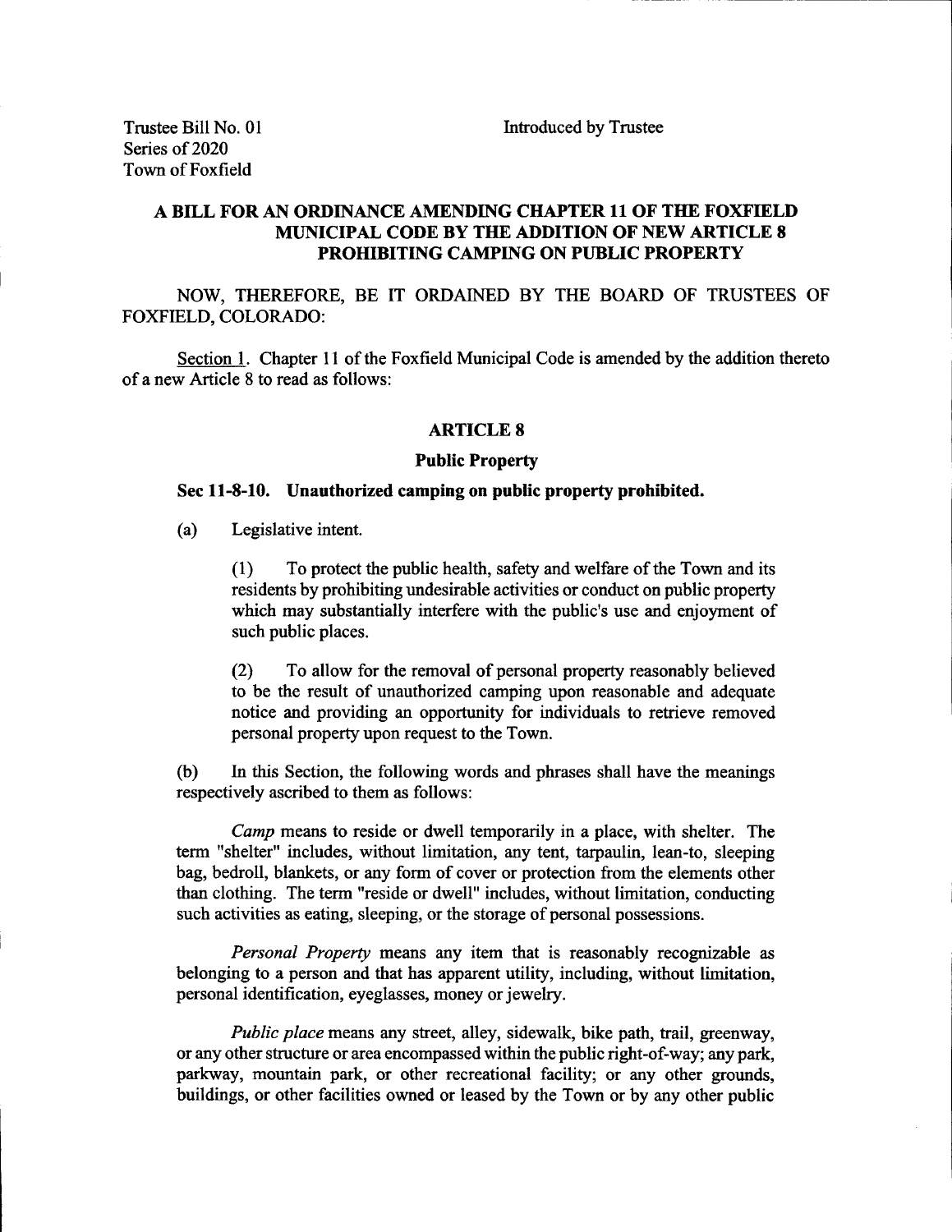owner, regardless of whether such public property is vacant or occupied and activity used for any public purpose.

c) It shall be unlawful for any person to camp upon any public property, except in a location where camping has been expressly allowed pursuant to a permit or as otherwise authorized by the Town.

d) No agent or officer of the Town shall issue a citation, make an arrest or otherwise enforce this Section against any person unless:

1) The agent or officer orally requests or orders the person to refrain from the alleged violation of this Section and, if the person fails to comply after receiving the oral request or order, the agent or officer tenders a written request or order to the person warning that if the person fails to comply the person may be cited or arrested for a violation of this Section; and

2) The agent or officer attempts to ascertain whether the person is in need of medical or human services assistance, including, but not limited to, mental health treatment, drug or alcohol rehabilitation, or homeless services assistance. If the agent or officer determines that the person may be in need of medical or human services assistance, the agent or officer shall make reasonable efforts to contact and obtain the assistance of a designated human service outreach worker, who in turn shall assess the needs of the person and, if warranted, direct the person to an appropriate provider of medical or human services assistance in lieu of the person being cited or arrested for a violation of this Section. If the agent or officer is unable to obtain the assistance of <sup>a</sup> human services outreach worker, if the human services outreach worker determines that the person is not in need of medical or human services assistance, or if the person refuses to cooperate with the direction of the human services outreach worker, the agent or officer may proceed to cite or arrest the person for <sup>a</sup> violation ofthis Section so long as the warnings required by paragraph (1) of this subsection have been previously given.

e) Cleanup of Unauthorized Camping Sites. Upon violation of this Section, the Town may remove and store all unclaimed personal property found at an unauthorized camping site. Illegal items, such as illicit drugs and any items that reasonably appear to be evidence of a crime will be turned over to the appropriate law enforcement agency. Any items otherwise not regarded as having apparent utility or that are in an unsanitary condition will be immediately discarded. Removal of personal property under this Section shall be executed pursuant to the following procedure:

1) At least seventy-two ( 72) hours prior to the proposed cleanup date, the Town will post <sup>a</sup> notice stating the date and time of the cleanup. The notice will be posted in the general vicinity of the personal property to be removed.